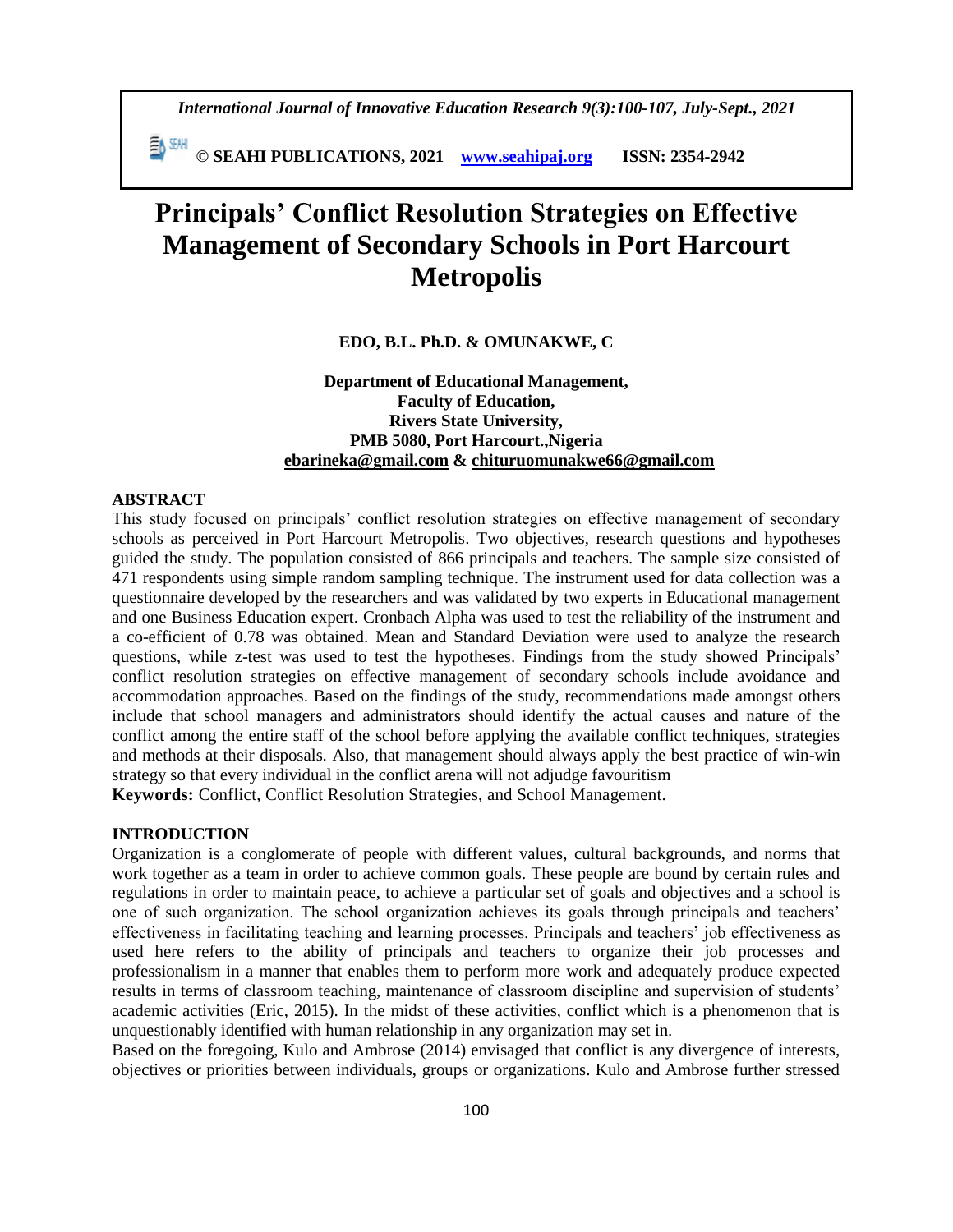that conflict involves opposite needs in action. This may be the apparent needs of teachers working in a school and the needs of the school system. In the school organization, conflict emanates from the interactions between members (students, staff, management and the community) and across the organization as members strive to achieve the goals and objectives of education resulting in: student/student conflict, student/staff conflict, staff/staff conflict, principal/staff conflict and school/community conflict. Conflicts are caused by a number of aspects that create tensions between people. Corvette (2007) contends that conflict exists wherever and whenever there is incompatibility of cognitions or emotions within individuals or between individuals. Moreover, conflict arises in personal relationship in organizations, between groups and between nations. Similarly, Asiegbu and Egboka (2013) inferred that conflict is a mutual hostility in inter-human relationships. Mutual hostility occurs in form of insults, name-calling, stepping into another's shoes, sarcasm, false accusations, withdrawal of love and support, unpaid salaries, sudden transfer, termination, demotion, boycott of classes, open violence, and suspicion. These are apparently common in the secondary schools. Hence, it affects the accomplishment of the school's goals due to their resultant stress, hostilities, and other undesirable factors when poorly managed. Sompa (2015) stressed that some conflicts in secondary schools occur due to lack of proper diagnosis leading to crisis and that they are not understood or not managed properly. Hence, it needs to be properly managed in order to create a healthy organizational climate that is so important for effective learning and performance of responsibilities.

Conflict resolution, therefore, is the process or method of facilitating interpersonal communication to get parties to a conflict to reduce the differences in their ideals and views through arbitration, bargaining and negotiation (Bannon & Paul, 2003). Resolution more or less involves the reduction, elimination, or termination of all forms and types of conflicts. Hence, conflict resolution tends to use terms like negotiation, bargaining, mediation or arbitration. In other words, it is a method incorporated to facilitate a positive or at least an agreeable outcome. Principals and teachers do involve in conflict resolution and management in the school system on issues bordering on students' discipline and control. The extent, to which a conflict is resolved, depends upon the extent to which the parties to the conflict perceive their negotiated gains and losses during bargaining which is expected to be relatively equitable (Odigwe, 2014). Hence, when conflict occurs in the school, it calls for conflict resolution and this could be done tactfully by means of conciliation, competition, yielding, co-operation, avoidance and forcing strategies.

Avoidance as a conflict resolution strategy is one in which the administrator withdraws or waits and see with the hope that it is not disruptive or that the situation will eventually resolve itself in time. It is characterized by inaction and passivity as well allows problems to foster out of control (Ike, 2012). The parties' interests are usually not met, nor is the interpersonal relationship maintained in this approach. Ogonda (2011) opined that this approach might take the form of diplomatically side-tracking an issue, postponing an issue, or simply withdrawing from a threatening situation. This is a leave-lose/win approach in which one party's stance toward conflict management is to leave-lose, allowing the other parties to win. Ogonda further buttressed that avoiding or withdrawing from a conflict requires no courage or consideration for the other party. By avoiding the conflict, you essentially pretend that it never happened or does not exist. This avoidance style can be a very useful, constructive resolution tool in the effective management of school between the principal and teacher when words may become so heated that a period of avoiding one another could lead to reducing the intensity of the conflict; and by avoidance, the individuals involved could think more clearly and possibly come together in a morefriendlier way after their feelings have settled down. According to Lorna (2014), adopting avoidance as a method of conflict resolution can be an active method of team building and will provide a common identity and a sense of unity amongst staff if handled properly by administrators of schools.

Accommodation as a conflict resolution strategy is a yield-lose/win strategy wherein one party yields to the other party (or parties) to protect and preserve the relationships involved. The accommodating approach to conflict involves maintaining the interpersonal relationships at all costs, with little of no concern for the interests of the parties involved. Giving in, appeasing, and avoiding the conflict are viewed as ways of protecting the relationships. It is that management style in which administrators ignore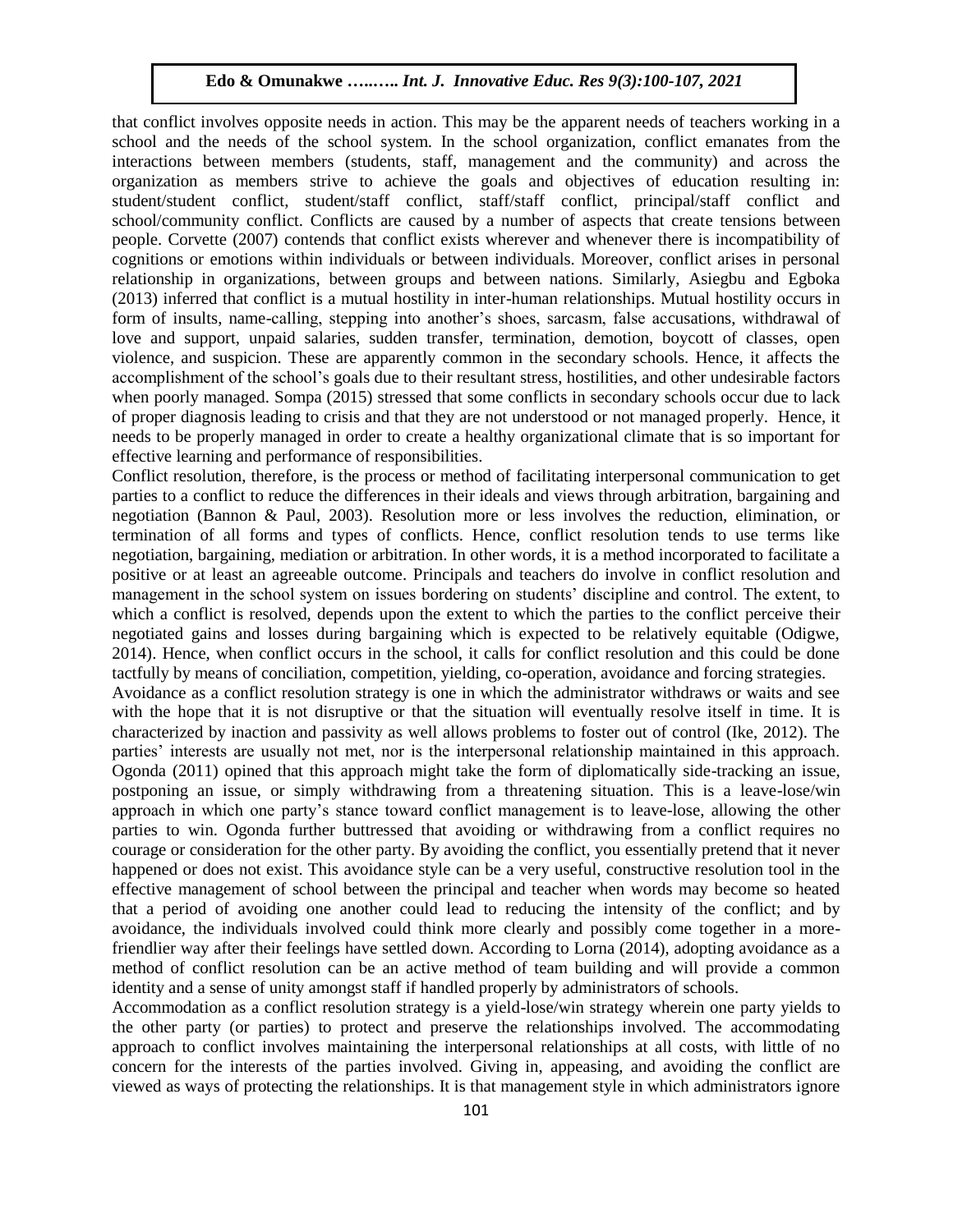self–interest by satisfying others' concerns. In obliging style, the administrators try to absorb conflict by minimizing differences with other parties. The administrator is hesitant in expressing his ideas, beliefs and feelings. It highlights common interests while bringing to the fore open recognition of actual or perceived conflicts to their lowest points. This is, however, a temporary style of conflict management where a principal makes effort to buy time as he/she seek cooperation in the school (Crossfield & Bourne, 2018). According to Kembukem (2014), accommodation strategy can be used when an individual is willing to make a concession with the hope of getting something in return. This style is associated with an endeavour to play down the differences and emphasizing harmony to satisfy the concern of the other party. There is an element of self-sacrifice in this style. The accommodation or obliging style is used when relations are more important than issues and encouragement is needed to staff. The strategies which are used in obliging styles are to make excuses, to be silent, soft language, reluctant in voice and follow the ideas of opponent party. Therefore, since schools operate in a competitive environment characterized with conflicting interests among principals and teachers, and among teachers and students, having a good understanding of when to adopt accommodation strategy in conflict situation in the school environment to mitigate imminent disruption can promote effective management of schools. Gankar (2012) envisaged that this strategy is important in the effective management of organizations especially in a school because it leads to the identification of the source of the conflict which paves way for the finding of a solution acceptable by the conflicting parties (administrators and teachers, teachers and students, etc).

The researchers have observed that studies focusing on conflicts show that working with people in an organization involves dealing with many different kinds of problems. Like organizations, the consequences of conflict between teachers and school leaders have been regrettable. However, the role of school leaders in conflict management and resolution is therefore central to effective and efficient organization of school management (Ramani & Zhimin, 2010). Since conflict is natural in any organization, the management must rationally deal with it so as to create ways which maximize its benefits and minimize its dysfunctional consequences. To be able to develop a workable approach to conflict management, understanding the root causes of conflicts is therefore critical.

# **Purpose of the Study**

The aim of this study is to examine Principals' conflict resolution strategies on effective management of secondary schools in Rivers State. Specifically, the study sought to:

- 1. Determine how avoidance as conflict resolution strategy contributes to effective management of secondary schools in Rivers State.
- 2. Ascertain how accommodation as conflict resolution strategy contributes to effective management of secondary schools in Rivers State.

## **Research Questions**

In the course of carrying out this research, the following questions were posed for the study:

- 1. To what extent avoidance as conflict resolution strategy influences effective management of secondary schools in Rivers State?
- 2. To what extent accommodation as conflict resolution strategy influences effective management of secondary schools in Rivers State?

# **Hypotheses**

The following null hypotheses were formulated and were tested at 0.05 level of significance:

- 1. There is no significant difference in the mean response of principals and teachers on how avoidance as a conflict resolution strategy influences effective management of secondary schools in Rivers State.
- 2. There is no significant difference in the mean response of principals and teachers on how accommodation as a conflict resolution strategy influences effective management of secondary schools in Rivers State.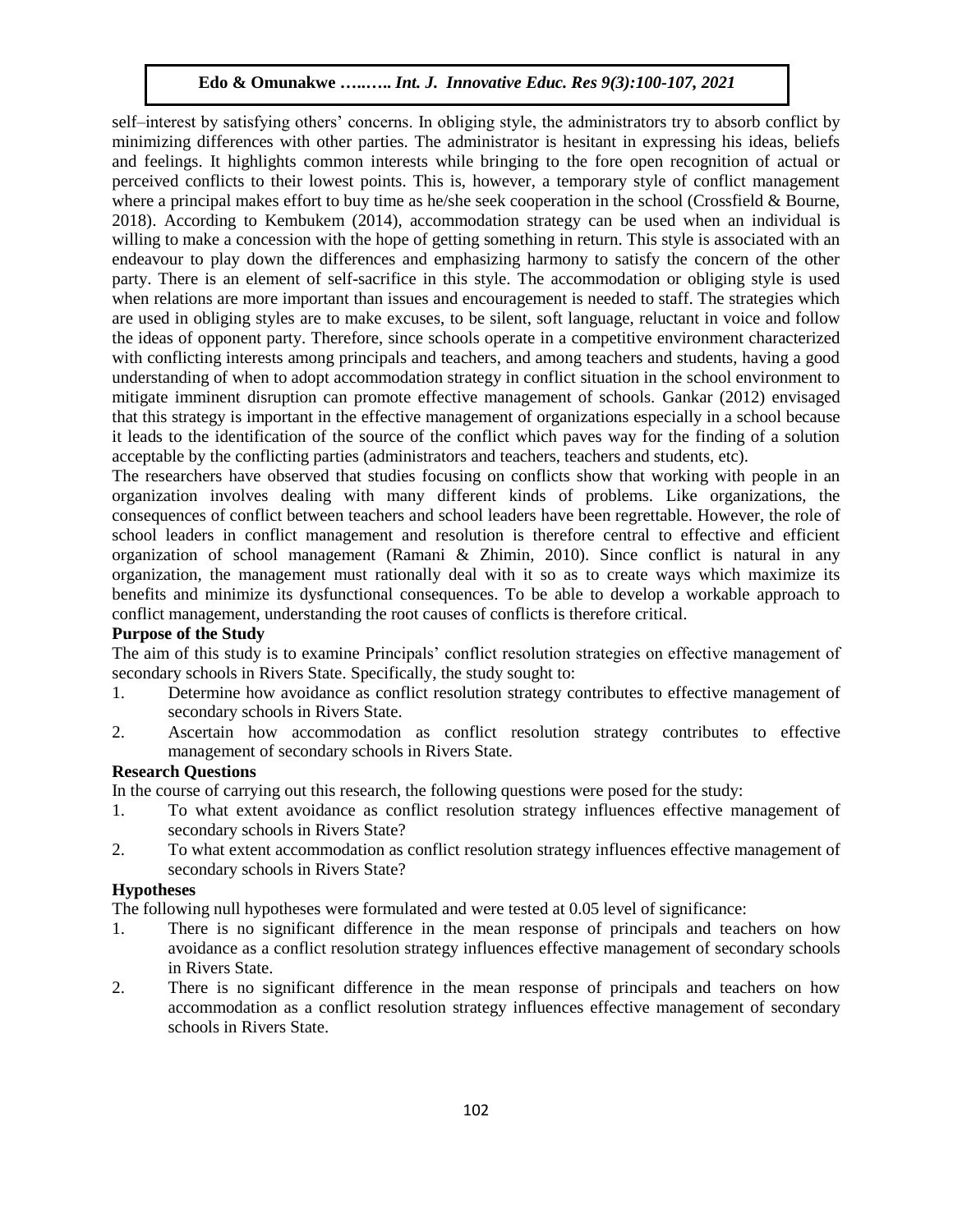## **METHOD**

Correlational research design was adopted for this study and it was carried out in Rivers State. The population of the study consists of 866 respondents which is made up of 51 (principals) and 815 (teachers) from the 29 senior secondary schools in Port-Harcourt and Obio/Akpor Local Government Areas of Rivers State. The sample size consists of 471 respondents (51 principals and 420 teachers) which represents 55% of the total population and the researcher adopted a simple random sampling technique. The instrument for data collection was a 10-item structured questionnaire. The questionnaire was structured in a four-point rating scale of Strongly Agree (SA); Agree (A); Disagree (D); and Strongly Disagree (SD). The instrument was validated by two experts; one in Business Education and the other in Educational Management. Cronbach Alpha was used to determine the reliability of the instrument and a co-efficient of 0.78 was obtained. Copies of the questionnaire were distributed and collected by the researchers. Mean and standard deviation were used for the analysis and z-test was used to test the hypotheses at 0.05 level of significance.

#### **RESULTS**

**Research Question 1:** *To what extent does avoidance as conflict resolution strategy influences effective management of secondary schools in Rivers State?*

|                                                    |  |  |  |  |  |  | Table 1: Mean and Standard Deviation on the Extent Avoidance as Conflict Resolution Strategy |  |  |
|----------------------------------------------------|--|--|--|--|--|--|----------------------------------------------------------------------------------------------|--|--|
| <b>Influences Effective Management of Schools.</b> |  |  |  |  |  |  |                                                                                              |  |  |

| s/n | <b>Item</b>                                                     |                         |                | Principals $(N=51)$ | Teachers $(N=420)$      |                |             |  |
|-----|-----------------------------------------------------------------|-------------------------|----------------|---------------------|-------------------------|----------------|-------------|--|
|     |                                                                 | $\overline{\mathbf{X}}$ | <b>SD</b>      | <b>RMKS</b>         | $\overline{\mathbf{X}}$ | <b>SD</b>      | <b>RMKS</b> |  |
| 1.  | Conflicting staff matters were set-aside                        | 3.5                     | 0.7            |                     | 3.2                     | 0.7            |             |  |
|     | administrative<br>to pressing<br>due<br>and<br>academic issues. | 5                       | $\overline{0}$ | Agree               | 6                       | $\overline{4}$ | Agree       |  |
| 2.  | Students are afraid of pursing a matter                         | 3.1                     | 0.7            |                     | 3.3                     | 0.7            |             |  |
|     | against the school authority but instead<br>seek for leniency.  | $\overline{0}$          | 6              | Agree               | $\theta$                | $\overline{4}$ | Agree       |  |
| 3.  | Staff and students are encouraged to ignore                     | 3.3                     | 0.6            |                     | 3.3                     | 0.7            |             |  |
|     | the conflicting issues for peace to be in the<br>school.        | 5                       | 3              | Agree               | $\overline{4}$          | 5              | Agree       |  |
| 4.  | Students do not forgo their conflicts to                        | 1.4                     | 0.6            |                     | 1.7                     | 0.6            |             |  |
|     | avoid immediate sanctions by the school<br>authority.           | 9                       | 1              | Disagree            | 1                       | $\overline{7}$ | Disagree    |  |
| 5.  | Employed by principals and teachers when                        | 3.2                     | 0.7            |                     | 3.1                     | 0.7            |             |  |
|     | words may become so heated.                                     | $\overline{7}$          | $\overline{0}$ | Agree               | 9                       | 8              | Agree       |  |
|     | <b>Grand Mean and SD</b>                                        | 2.95                    | 0.68           |                     | 2.96                    | 0.74           |             |  |
|     |                                                                 |                         |                | Agree               |                         |                | Agree       |  |

**Source:** Field Survey (2021)

The data presented in table 1 showed the responses of Principals with a mean score of 3.55, 3.10, 3.35, 1.49 and 3.27, while Teachers' responses revealed the mean score of 3.26, 3.30, 3.34, 1.71 and 3.19 respectively. The table also revealed average grand mean of 2.95 and standard deviation of 0.68 for Principals and 2.96 with standard deviation of 0.74 for teachers which indicated that the respondents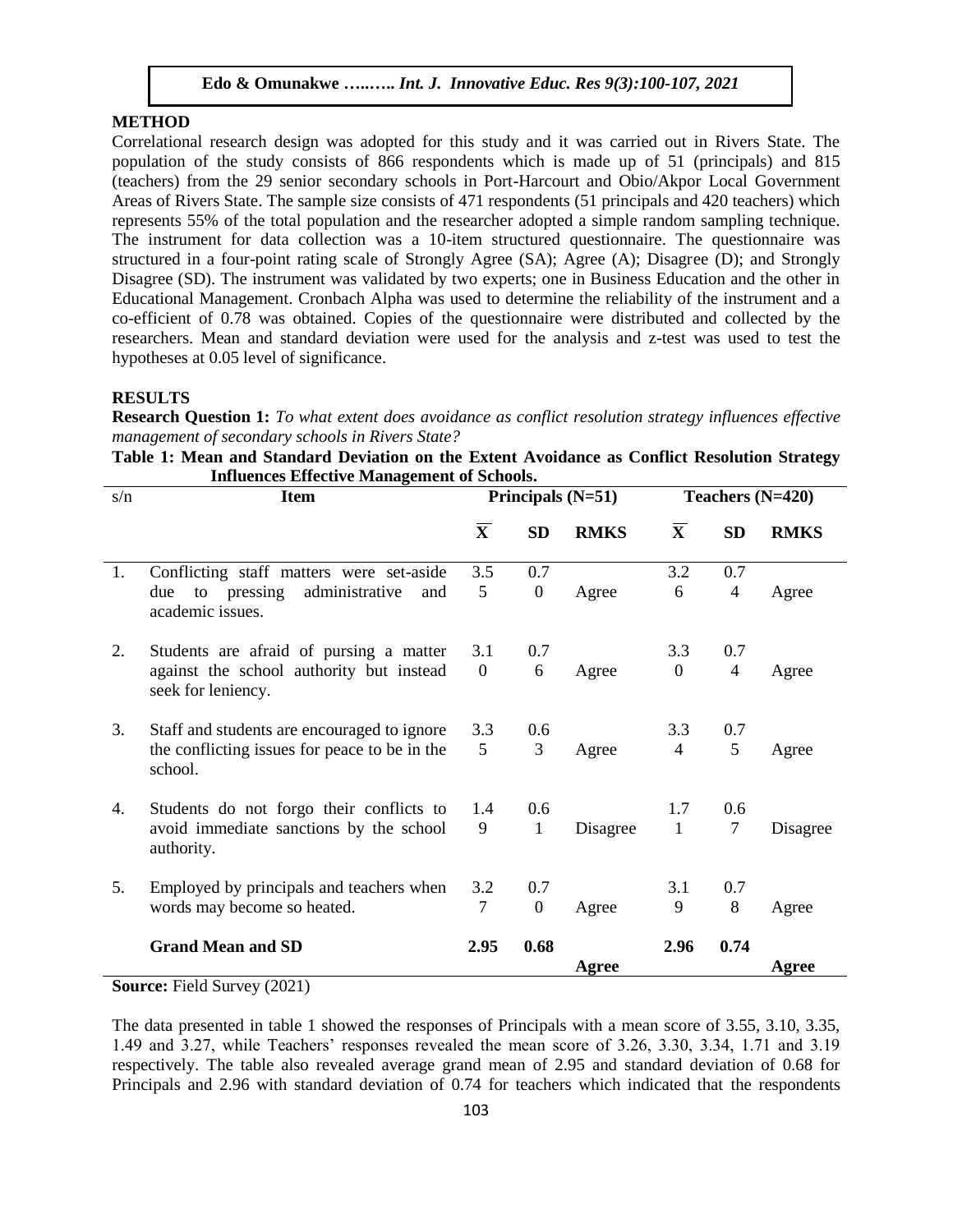accepted to majority of the items as how avoidance as conflict resolution strategy contributes to effective management of secondary schools.

**Research Question 2:** *To what extent does accommodation as conflict resolution strategy influences effective management of secondary schools in Rivers State?*

|                                                             |  |  |  |  |  |  |  |  | Table 2: Mean and Standard Deviation on the Extent Accommodation as Conflict Resolution |  |  |  |
|-------------------------------------------------------------|--|--|--|--|--|--|--|--|-----------------------------------------------------------------------------------------|--|--|--|
| <b>Strategy Influences Effective Management of Schools.</b> |  |  |  |  |  |  |  |  |                                                                                         |  |  |  |

| sn | <b>Item</b>                                                                                                             |                         |                | Principals (N=51) | Teachers $(N=420)$      |              |             |  |
|----|-------------------------------------------------------------------------------------------------------------------------|-------------------------|----------------|-------------------|-------------------------|--------------|-------------|--|
|    |                                                                                                                         | $\overline{\mathbf{X}}$ | <b>SD</b>      | <b>RMKS</b>       | $\overline{\mathbf{X}}$ | <b>SD</b>    | <b>RMKS</b> |  |
| 6. | Employed when staff and students are                                                                                    | 3.2                     | 0.7            |                   | 3.2                     | 0.7          |             |  |
|    | willing to make a concession with the hope<br>of getting something in return.                                           | 4                       | $\overline{4}$ | Agree             | 5                       | 7            | Agree       |  |
| 7. | Leads to the identification of the source of                                                                            | 3.2                     | 0.6            |                   | 3.2                     | 0.7          |             |  |
|    | the conflict between staff and students.                                                                                | 9                       | 4              | Agree             | 3                       | 9            | Agree       |  |
| 8. | This style is associated with an endeavour                                                                              | 3.3                     | 0.7            |                   | 3.1                     | 0.8          |             |  |
|    | play down the<br>differences<br>and<br>to<br>emphasizing harmony<br>satisfy<br>to<br>the<br>concern of the other party. | 3                       | 7              | Agree             | $\overline{7}$          | $\mathbf{0}$ | Agree       |  |
| 9. | better<br>results<br>higher<br>Creates<br>and                                                                           | 3.3                     | 0.6            |                   | 3.1                     | 0.7          |             |  |
|    | commitment between staff and students.                                                                                  | 3                       | 8              | Agree             | 5                       | 6            | Agree       |  |
| 10 | Administrators ignore self-interest<br>by                                                                               | 3.3                     | 0.6            |                   | 3.3                     | 0.7          |             |  |
|    | satisfying others' concerns.                                                                                            |                         | 8              | Agree             | 1                       | 4            | Agree       |  |
|    | <b>Grand Mean and SD</b>                                                                                                | 3.30                    | 0.70           | Agree             | 3.22                    | 0.77         | Agree       |  |

#### **Source:** Field Survey (2021)

The data presented in table 2 the Principals responses demonstrated the mean score of 3.24, 3.29, 3.33, 3.33 and 3.31 while Teachers' responses showed a mean score of 3.25, 3.23, 3.17, 3.15 and 3.31. The table indicated an average grand mean of 3.30 and standard deviation of 0.70 for Principals and 3.22 and standard deviation of 0.77 for Teachers' which indicated that the respondents accepted of the items as how accommodation as conflict resolution strategy contributes to effective management of secondary schools.

## **Hypotheses**

**Hypothesis 1:** There is no significant difference in the mean response of principals and teachers on how avoidance as a conflict resolution strategy influences effective management of secondary schools in Rivers State.

| Table 3: z-test Analysis of the Mean Responses of Principals and Teachers' on how Avoidance as a<br><b>Conflict Resolution Strategy Influences Effective Management of Secondary Schools.</b> |     |              |           |       |     |       |        |                 |  |  |  |
|-----------------------------------------------------------------------------------------------------------------------------------------------------------------------------------------------|-----|--------------|-----------|-------|-----|-------|--------|-----------------|--|--|--|
| <b>Respondents</b> N                                                                                                                                                                          |     | $\mathbf{X}$ | <b>SD</b> | Alpha | DF  | Z-cal | Z-crit | <b>Decision</b> |  |  |  |
|                                                                                                                                                                                               |     |              |           |       |     |       |        |                 |  |  |  |
| Principals                                                                                                                                                                                    |     | 51 2.95      | 0.68      |       |     |       |        |                 |  |  |  |
|                                                                                                                                                                                               |     |              |           | 0.05  | 469 | 0.98  | 1.96   | Not Rejected    |  |  |  |
| Teachers                                                                                                                                                                                      | 420 | 2.96         | 0.74      |       |     |       |        |                 |  |  |  |

z-cal (z-calculated), z-crit (z-critical).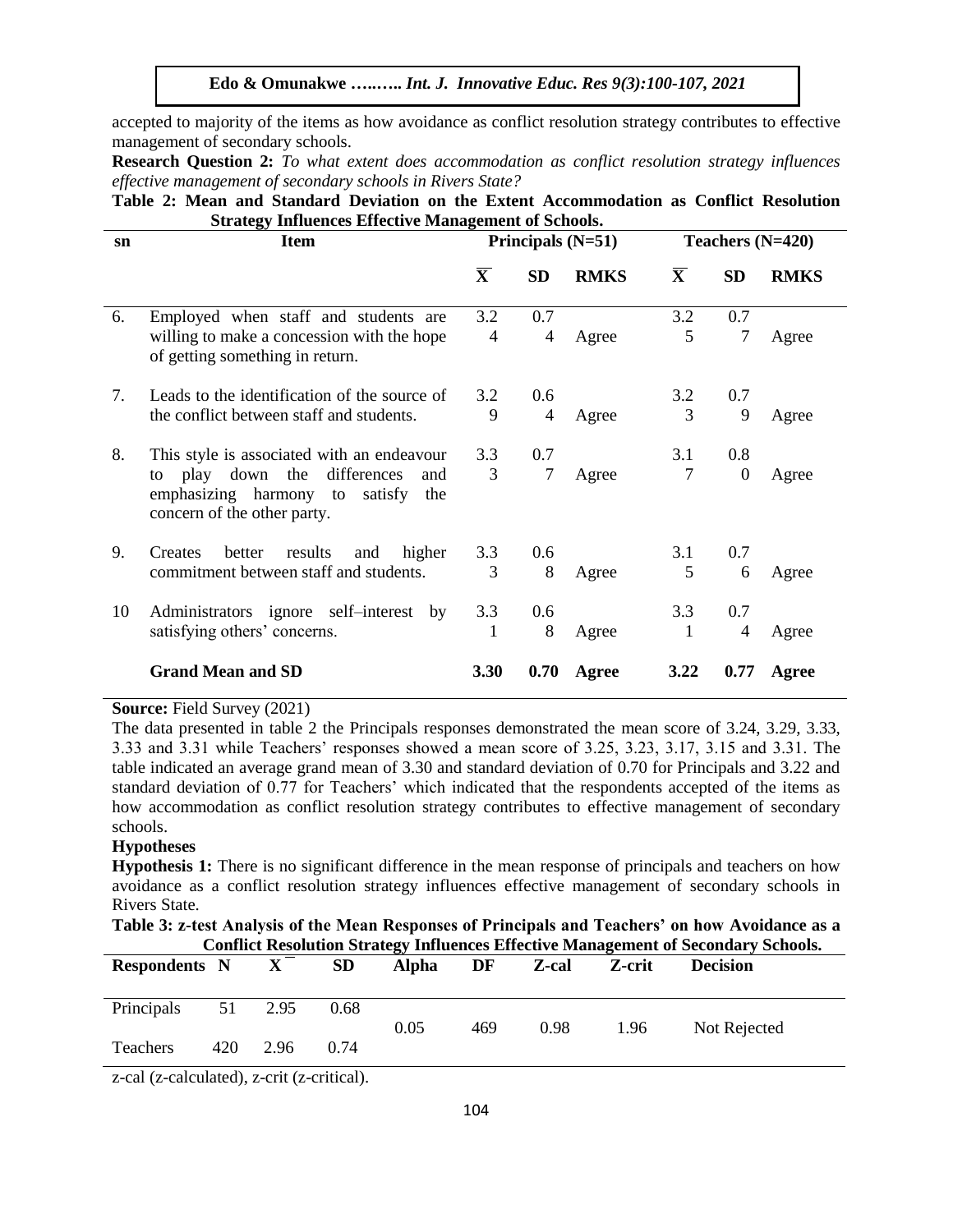The result of table 3 indicated that the z-calculated value of 0.98 was less than the z-critical value of 1.96 at 469 degree of freedom and 0.05 level of significance. Hence, the null hypothesis of no significant difference in the mean responses of principals and teachers on how avoidance as a conflict resolution strategy contributes to effective management of secondary schools was accepted.

**Hypothesis 2:** There is no significant difference in the mean response of principals and teachers on how accommodation as a conflict resolution strategy influences effective management of secondary schools in Rivers State.

**Table 4: z-test Analysis of the Mean Responses of Principals and Teachers' on how Accommodation as a Conflict Resolution Strategy Influences Effective Management of Secondary** 

| Schools.             |     |              |           |              |     |       |        |                 |  |
|----------------------|-----|--------------|-----------|--------------|-----|-------|--------|-----------------|--|
| <b>Respondents N</b> |     | $\mathbf{X}$ | <b>SD</b> | <b>Alpha</b> | DF  | Z-cal | Z-crit | <b>Decision</b> |  |
|                      |     |              |           |              |     |       |        |                 |  |
| Principals           |     | 51 3.30      | 0.70      |              |     |       |        |                 |  |
|                      |     |              |           | 0.05         | 469 | 0.19  | 1.96   | Not Rejected    |  |
| Teachers             | 420 | 3.22         | 0.77      |              |     |       |        |                 |  |

z-cal (z-calculated), z-crit (z-critical).

The result on table 4 indicated that the z-calculated value (0.19) was less than the z-critical (1.96) at the degree of freedom 469 and 0.05 significant levels. Hence, the null hypothesis of no significant difference in the mean responses of principals and teachers on how accommodation as a conflict resolution strategy contributes to effective management of secondary schools was accepted.

#### **DISCUSSION OF FINDINGS**

Findings from this study revealed that Principals and Teachers' of secondary schools that agreed that avoidance approach contributes to effective management of schools. Ogonda (2011) reported that avoidance style is a very useful and constructive resolution tool in the effective management of school between the principal and teacher when words may become so heated that a period of avoiding one another could lead to reducing the intensity of the conflict; and by avoidance, the individuals involved could think more clearly and possibly come together in a more-friendly way after their feelings have settled down. In this case, the process of avoidance is conducive to team building. It was a common denominator which served to increase the effectiveness of staff, ease their relationship with management and provide support for individual members in a time of unrest. According to Lorna (2014), adopting avoidance as a method of conflict resolution can be an active method of team building and will provide a common identity and a sense of unity amongst staff if handled properly by administrators of schools. In line with the above assertion, Moriarty (2013) posit that the goal of using avoidance is to delay. It is appropriate to use this style when there are issues of low importance, to reduce tensions, or to buy time. Avoidance is also appropriate when you are in a low power position and have little control over the situation, when you need to allow others to deal with the conflict, or when the problem is symptomatic of a much larger issue and you need to work on the core issue. Moriarty stated that overuse of the avoidance style in school management can result to a low level of input, decision-making, and allowing issues to fester, which can produce a breakdown in communication between principals and teachers. Schuler (2014) offered procedures for turning dysfunctional conflict into functional conflict, Schuler stated that too many organizations tend to take a win-lose, competitive approach to conflict or at worst avoid conflict altogether. Such a negative view of conflict ensures that a group is ineffective and the activity within it becomes destructive. Schuler further buttressed that avoidance strategy is employed in conflict resolution when as issue is trivial in relation to other more pressing concerns, when there is no possibility of either settling or resolving the issue, when one of the parties has low power in relation to the other, and when the potential damage of confrontation outweighs the benefits of resolution.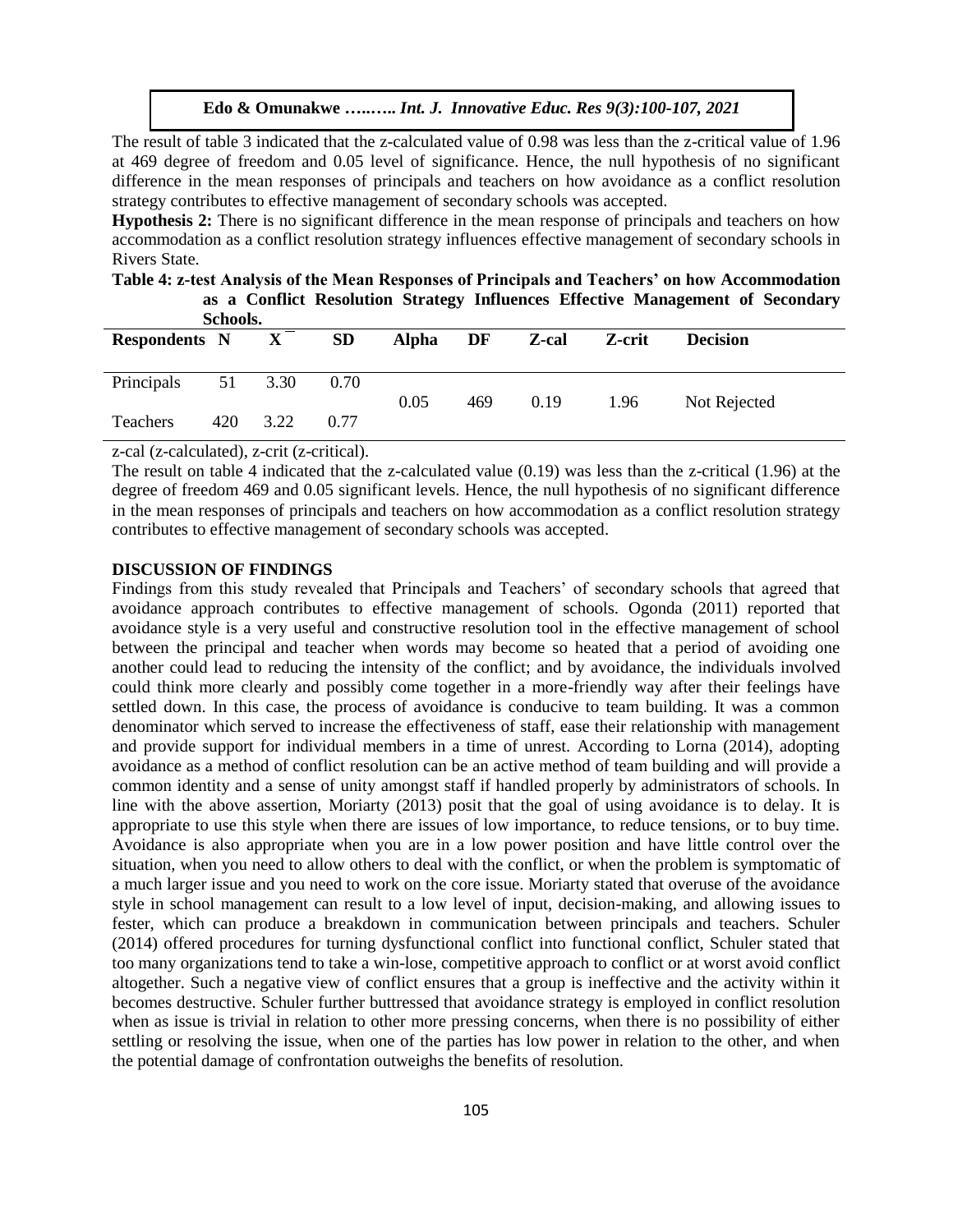Findings from this study also revealed that Principals and Teachers' of secondary schools agreed that accommodating approach contributes to effective management of schools. According to Vigil-King (2000), the adoption of accommodation strategy in managing conflict is likely to create better results and higher commitment in individuals than teams using non-integrative conflict management approach. Therefore, since schools operate in a competitive environment characterized with conflicting interests among principals and teachers, and among teachers and students, having a good understanding of when to adopt accommodation strategy in conflict situation in the school environment to mitigate imminent disruption can promote effective management of schools. In agreement with the above assertion, Gankar (2012) envisaged that this strategy is important in the effective management of organizations especially in a school because it leads to the identification of the source of the conflict which paves way for the finding of a solution acceptable by the conflicting parties (administrators and teachers, teachers and students, etc). Gankar remarked further that accommodation strategy has become a mechanism for resolving conflict which emphasizes absorption of conflicting parties' ideas about the conflict to facilitate the respect of conflicting interests of parties while resolving the conflict. The accommodating approach to conflict involves maintaining the interpersonal relationships at all costs, with little of no concern for the interests of the parties involved, it is however, a temporary style of conflict management where a principal makes effort to buy time as he/she seek cooperation in the school (Crossfield  $&$  Bourne, 2018). This style is characterized by mutual differences, but conflict is, at times, regarded as natural and healthy and accommodation as a conflict resolution strategy requires open confrontation coupled with an objective search for a common solution to the problem.

#### **CONCLUSION**

Based on the findings and discussion made from the study, the conclusion reached by the researchers established the fact principals and teachers use avoidance and accommodation strategies for effective management of conflicts in secondary schools, and their related implications in the internal school management. Thus, the resolution is based on applying the appropriate strategy of conflict resolution based on the prevailing nature of the conflicts and circumstances surrounding the conflict situation.

#### **RECOMMENDATIONS**

On the basis of the result obtained, the following recommendations were hereby made;

- 1. The school managers/administrators should identify the actual causes and nature of the conflict among the entire staff of the school before applying the available conflict techniques, strategies and methods at their disposals.
- 2. The management should always apply the best practice of win-win strategy that every individual in the conflict arena will not adjudge favouritism.
- 3. In spite of the nature of this study outcome, it is very imperative that the Schools Board should organize regular workshops, seminars, conferences and orientation programmes for principals and teachers on students' conflict management strategies. This is appropriate to improve these educators' knowledge, particularly the emerging ideas and innovations concerning students' conflicts management in schools.

## **REFERENCES**

- Asiegbu, R., & Egboka, M. (2013). Assessment of conflict management and resolution in public secondary schools in Kenya: A case study of Nyakach District. *Educational Research* 2(4) 1074- 1088
- Bannon, I. & Paul, C. (eds.) (2003). *Natural Resources and Violent Conflict: Options and Actions.* Washington, D.C: Rebok Press.
- Corvette, B. C. (2007). *An investigation of conflict resolution in educational organizations.* New York: Tuxedo.